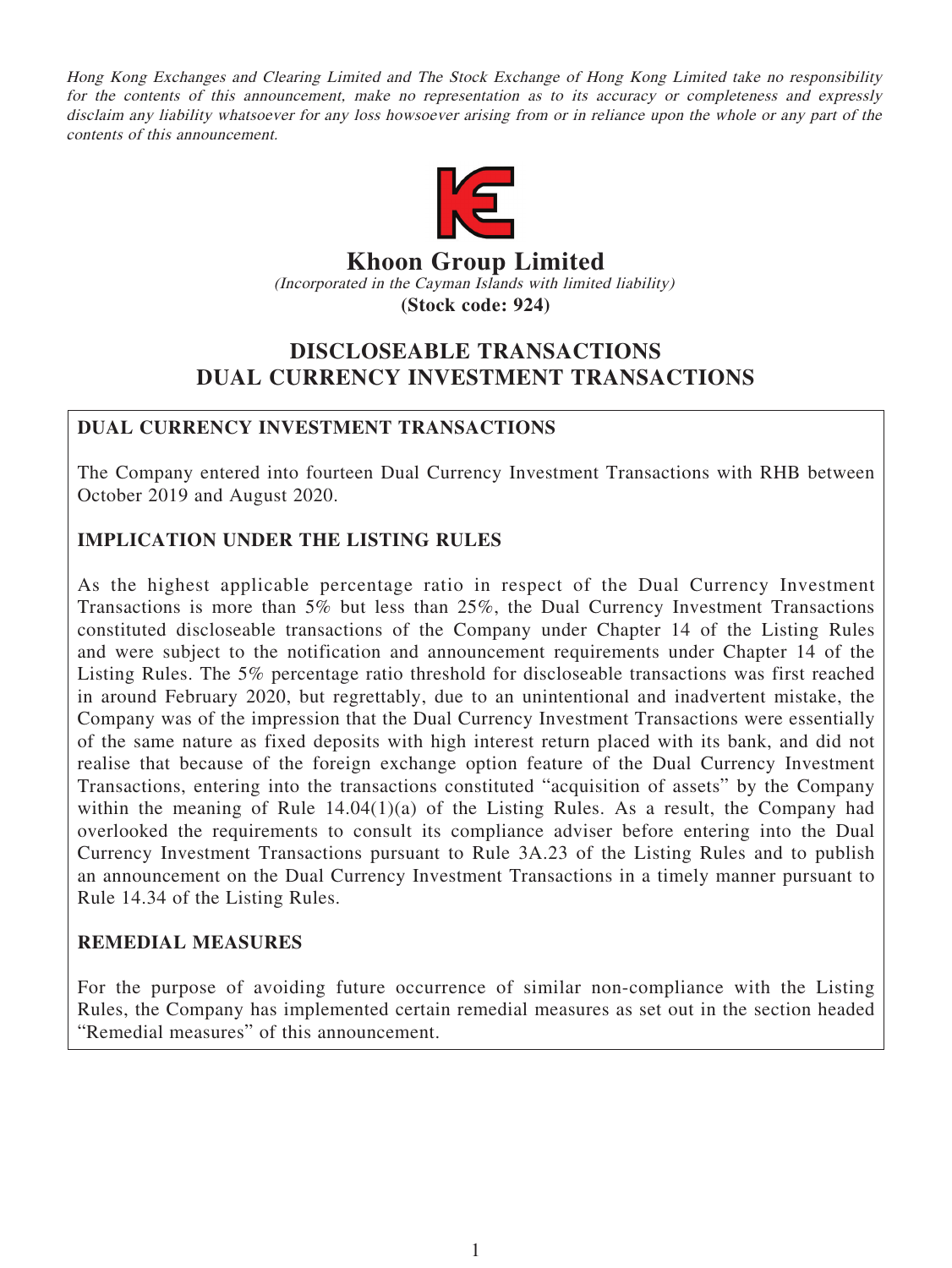### **DUAL CURRENCY INVESTMENT TRANSACTIONS**

The Company entered into fourteen Dual Currency Investment Transactions with RHB between October 2019 and August 2020.

A summary of the key terms of the Dual Currency Investment Transactions is set out as follows:

| Trade date                       | $\ddot{\cdot}$ | 1.           | 3 October 2019      |
|----------------------------------|----------------|--------------|---------------------|
|                                  |                | 2.           | 10 February 2020    |
|                                  |                | 3.           | 18 February 2020    |
|                                  |                | 4.           | 19 February 2020    |
|                                  |                | 5.           | 13 March 2020       |
|                                  |                | 6.           | 18 March 2020       |
|                                  |                | 7.           | 9 April 2020        |
|                                  |                | 8.           | 16 April 2020       |
|                                  |                | 9.           | 28 April 2020       |
|                                  |                | 10.          | 12 May 2020         |
|                                  |                | 11.          | 26 May 2020         |
|                                  |                | 12.          | 29 May 2020         |
|                                  |                | 13.          | 18 June 2020        |
|                                  |                | 14.          | 3 July 2020         |
| Parties                          | $\ddot{\cdot}$ |              | The Company and RHB |
| Investment amount                | $\ddot{\cdot}$ | 1.           | US\$1,000,000.00    |
| ("Investment Amount"             |                | 2.           | US\$1,000,000.00    |
| or " <b>Principal</b> ") in base |                | 3.           | US\$2,000,000.00    |
| currency ("Base Currency")       |                | 4.           | US\$2,000,000.00    |
| by the Company                   |                | 5.           | US\$1,000,000.00    |
|                                  |                | 6.           | \$\$2,815,807.42    |
|                                  |                | 7.           | S\$2,790,000.00     |
|                                  |                | 8.           | US\$1,002,505.83    |
|                                  |                | 9.           | \$\$2,800,000.00    |
|                                  |                | 10.          | \$\$2,795,962.19    |
|                                  |                | 11.          | US\$1,005,179.18    |
|                                  |                | $12^{\circ}$ | 882.805 400.55      |

- 12. S\$2,805,400.55
- 13. US\$1,990,827.94
- 14. US\$3,008,539.38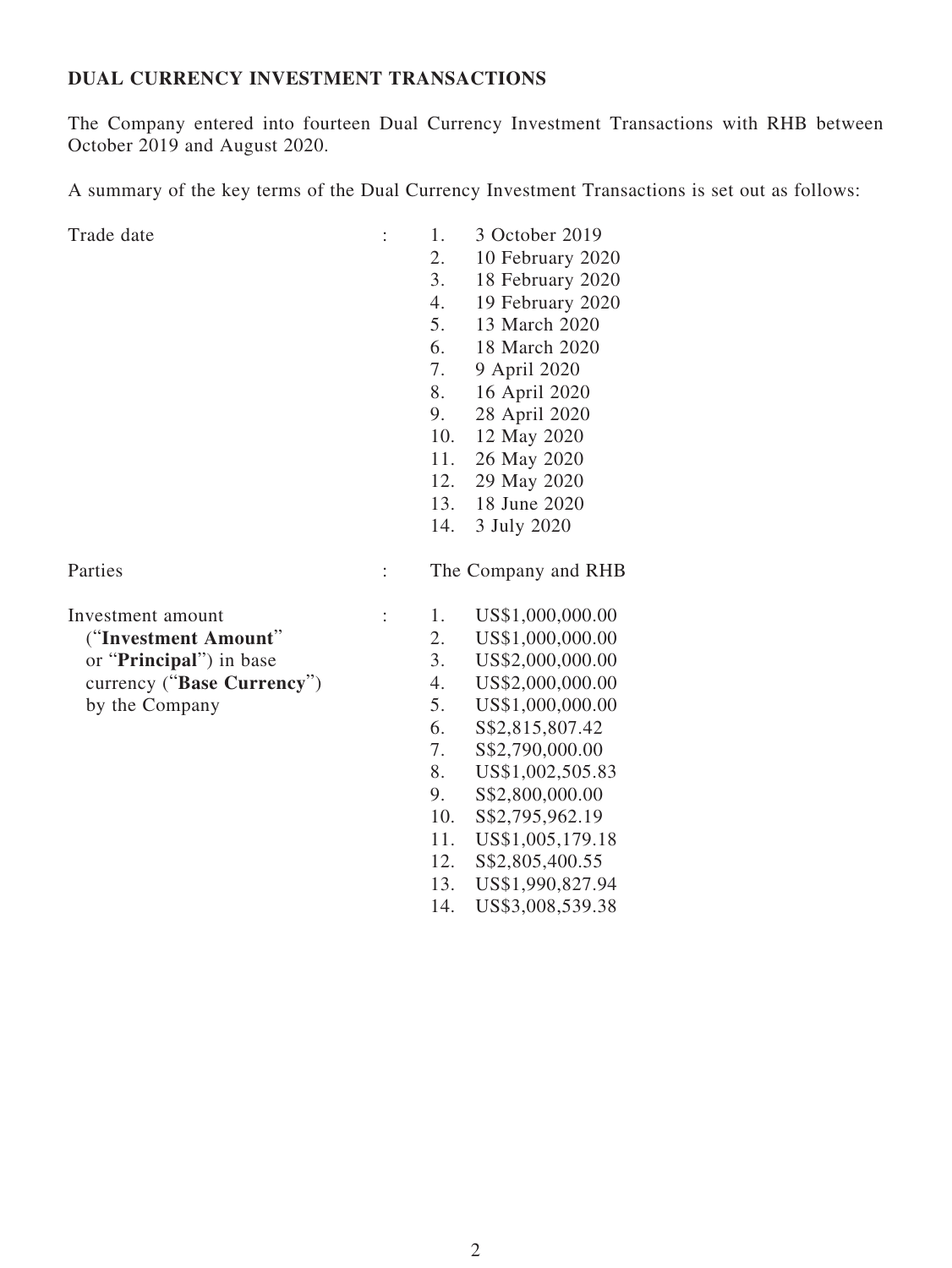Tenure (period between start

date and maturity date

("**Maturity Date**"))

- : 1. From 7 October 2019 to 7 November 2019
	- 2. From 12 February 2020 to 12 March 2020
	- 3. From 20 February 2020 to 20 March 2020
	- 4. From 21 February 2020 to 23 March 2020
	- 5. From 17 March 2020 to 17 April 2020
	- 6. From 20 March 2020 to 20 April 2020
	- 7. From 14 April 2020 to 14 May 2020
	- 8. From 20 April 2020 to 20 May 2020
	- 9. From 30 April 2020 to 1 June 2020
	- 10. From 14 May 2020 to 15 June 2020
	- 11. From 28 May 2020 to 29 June 2020
	- 12. From 2 June 2020 to 3 July 2020
	- 13. From 22 June 2020 to 22 July 2020
	- 14. From 7 July 2020 to 7 August 2020

- $\therefore$  1. 3.00% per annum 2. 2.62% per annum
	- 3. 2.30% per annum
	- 4. 2.20% per annum
	- 5. 2.91% per annum
	- 6. 2.60% per annum
	- 7. 2.60% per annum
	- 8. 3.20% per annum
	- 9. 2.20% per annum
	- 10. 2.50% per annum
	- 11. 2.30% per annum
	- 12. 2.70% per annum
	- 13. 2.38% per annum
	- 14. 2.41% per annum

Payout profile : On Maturity Date, the investment structure pays the Company the Investment Amount in the Base Currency or the Alternate Currency at the pre-agreed Conversion Rate depending on which is the weaker currency. The payout profile is as follows:

- (a) in the case where the Base Currency is USD,
	- (i) if USD/SGD spot exchange rate on the Expiry Date trades below Conversion Rate, the Company will receive the Principal and Interest in Base Currency;
	- (ii) however, if USD/SGD spot exchange rate on the Expiry Date trades above Conversion Rate, the Company will receive the Principal in Alternate Currency (converted at Conversion Rate) and Interest in Base Currency; and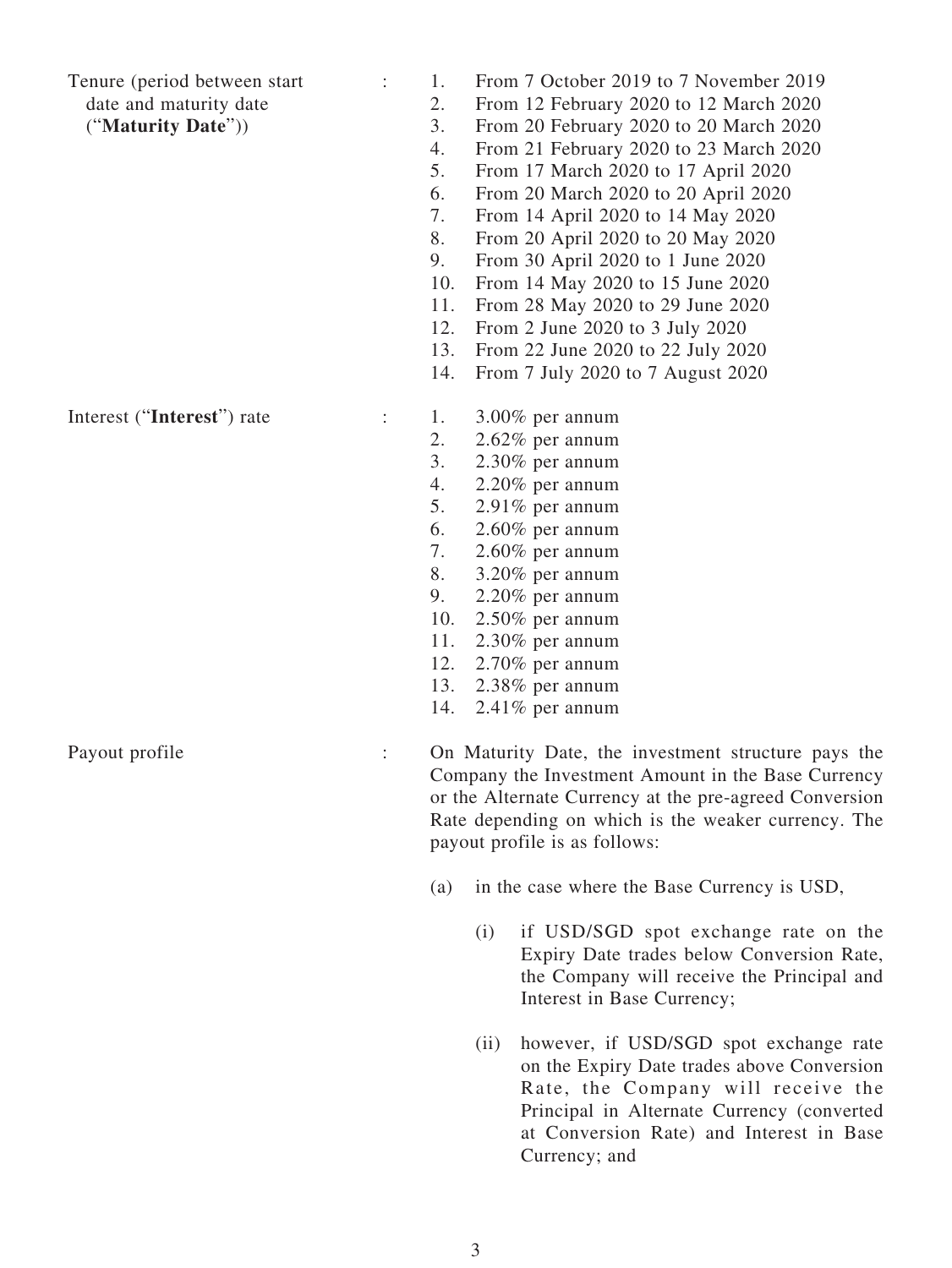- (b) in the case where the Base Currency is SGD,
	- (i) if USD/SGD spot exchange rate on the Expiry Date trades above Conversion Rate, the Company will receive the Principal and Interest in Base Currency;
	- (ii) however, if USD/SGD spot exchange rate on the Expiry Date trades below Conversion Rate, the Company will receive the Principal in Alternate Currency (converted at Conversion Rate) and Interest in Base Currency.

"Expiry Date", "Alternate Currency" and "Conversion Rate" bear the following meanings in relation to each of the fourteen Dual Currency Investment Transactions:

| No. | <b>Expiry Date</b> | <b>Alternate</b><br><b>Currency</b> | <b>Conversion</b><br>Rate |
|-----|--------------------|-------------------------------------|---------------------------|
| 1.  | 5 November 2019    | SGD                                 | 1.4000                    |
| 2.  | 10 March 2020      | <b>SGD</b>                          | 1.4021                    |
| 3.  | 18 March 2020      | <b>SGD</b>                          | 1.4053                    |
| 4.  | 19 March 2020      | <b>SGD</b>                          | 1.4077                    |
| 5.  | 15 April 2020      | <b>SGD</b>                          | 1.4300                    |
| 6.  | 16 April 2020      | <b>USD</b>                          | 1.4053                    |
| 7.  | 12 May 2020        | <b>USD</b>                          | 1.4075                    |
| 8.  | 18 May 2020        | <b>SGD</b>                          | 1.4350                    |
| 9.  | 28 May 2020        | <b>USD</b>                          | 1.4050                    |
| 10. | 11 June 2020       | <b>USD</b>                          | 1.4075                    |
| 11. | 25 June 2020       | <b>SGD</b>                          | 1.4300                    |
| 12. | 1 July 2020        | <b>USD</b>                          | 1.4050                    |
| 13. | 20 July 2020       | <b>SGD</b>                          | 1.4045                    |
| 14. | 5 August 2020      | <b>SGD</b>                          | 1.4005                    |

Fees, charges and expenses : No fees, charges or other expenses was charged by RHB in respect of the Dual Currency Investment Transactions.

### **INFORMATION ABOUT THE PARTIES**

#### **The Company**

The Company is an investment holding company and the principal activities of its operating subsidiary, Khoon Engineering Contractor Pte Ltd, incorporated in Singapore, are the provision of electrical engineering services.

#### **RHB**

RHB is a public limited company, incorporated and domiciled in Malaysia and listed on the Main Market of Bursa Malaysia Securities Berhad. The principal activities of RHB are commercial banking and finance related business and the provision of related services.

To the best knowledge, information and belief of the Directors having made all reasonable enquiries, RHB and its ultimate beneficial owners are third parties independent of the Company and its connected persons.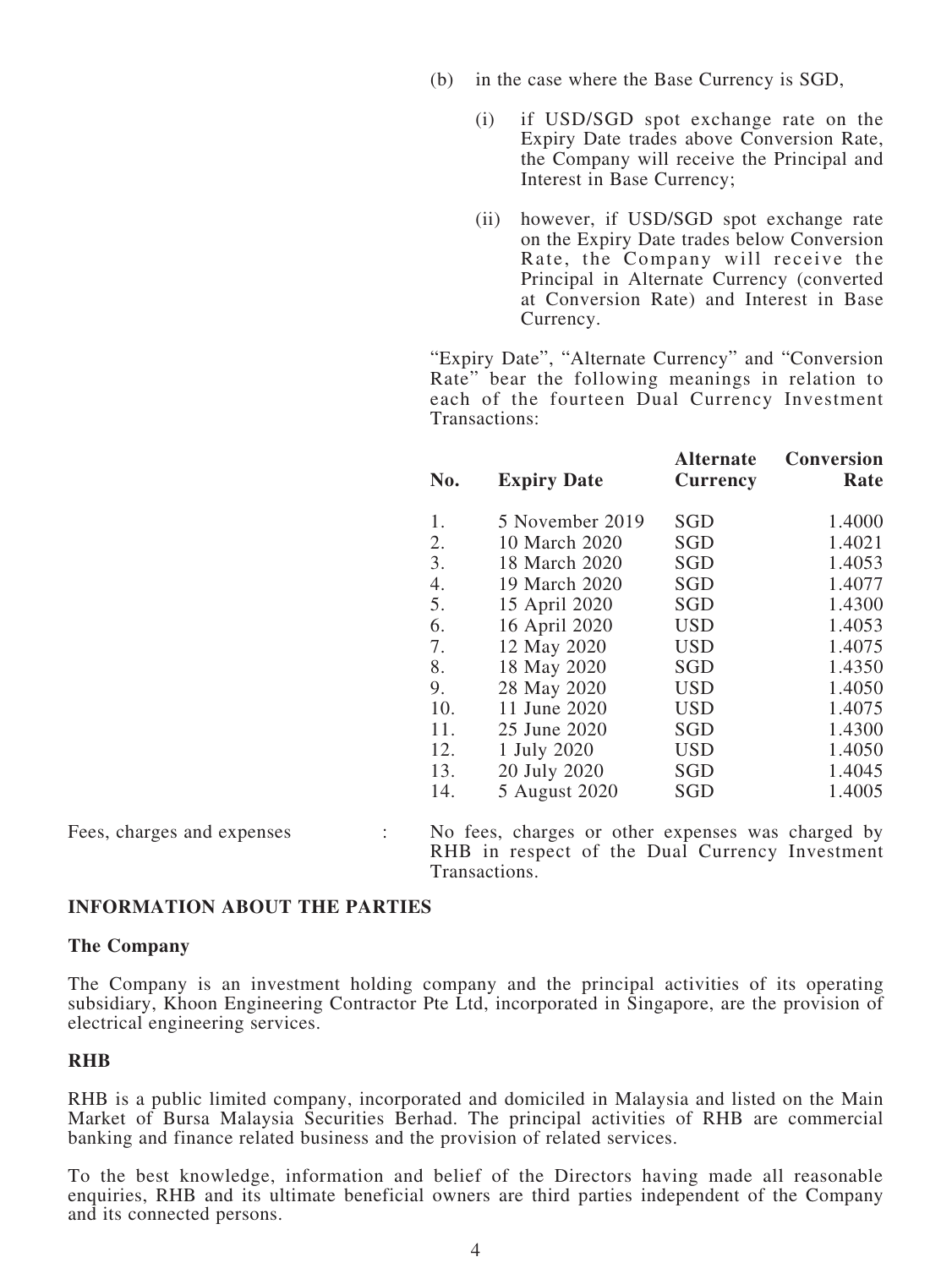## **REASONS AND BENEFITS FOR THE DUAL CURRENCY INVESTMENT TRANSACTIONS**

The Company entered into the Dual Currency Investment Transactions in order to earn higher interests than from making ordinary fixed deposits at banks and such transactions were only made for the Company's treasury purposes only.

Since the Company's Listing on 5 July 2019, the Company planned to use the net proceeds from the Share Offer in the same manner as set out in the Prospectus. However, as the net proceeds were planned to be utilized over a period of years, the Company kept the unutilized net proceeds in fixed deposits accounts. In early August 2019, the interest rate at the HKD fixed deposit account of the Company was 1.65% per annum for a one-month time deposit. As the fixed deposit interest rate for USD was more favorable than that for HKD at the time (in around mid-August 2019, interest rate at the USD fixed deposit account of the Company was 2.35% per annum for a 6-month time deposit), the Company converted HK\$40 million of the net proceeds from the Share Offer into USD. The sum of HK\$40 million, being converted into USD, was the source of the investment amount of the Dual Currency Investment Transactions.

In order to earn higher interest income on its unutilized net proceeds from the Share Offer, the Company decided to enter into the Dual Currency Investment Transactions. Before entering into the transactions, the executive Directors had taken into account the following factors:

- (i) The interest rates offered by the Dual Currency Investment Transactions were generally higher than that offered by ordinary fixed deposits at the material times. In particular, as the Federal Reserve of the United States of America had progressively reduced the federal funds rate since early 2020, the interest rates for USD fixed deposit offered to the Company had remained at a low level for a prolonged period. For instance, earlier in February 2020, the interest rate offered to the Company was 1.5% per annum for 3-month deposits, and later in May 2020, the interest rate dropped to as low as 0.08% per annum for 3-month deposits.
- (ii) According to the payout profile of the Dual Currency Investment Transactions, the Company might receive the Principal and Interest in USD or SGD depending on the specific terms, including but not limited to the Conversion Rate. On the Company's date of Listing on 5 July 2019, the USD/SGD exchange rate was approximately 1.3560. Thus, considering that the fluctuations in HKD/USD exchange rates were negligible, any USD to SGD conversion under the Dual Currency Investment Transactions at an exchange rate higher than 1.3560 would have resulted in realized exchange gain for the Company.
- (iii) Conversion of the net proceeds from the Share Offer, which are initially in HKD, into SGD in a progressive manner would be beneficial to the Company since the functional and operating currency of the Group had been mainly SGD.
- (iv) As disclosed above, the investment amount of the Dual Currency Investment Transactions originated from a sum of HK\$40 million out of the net proceeds from the Share Offer, which was converted into USD in around mid-August 2019. It was noted that the Company incurred only nominal administrative expenses (in the form of bank charges) in converting the sum of HK\$40 million into USD. Taking into account the higher interest rate for USD fixed deposits versus that for HKD fixed deposits available to the Company at the material time, the said HKD to USD conversion was beneficial to the Company.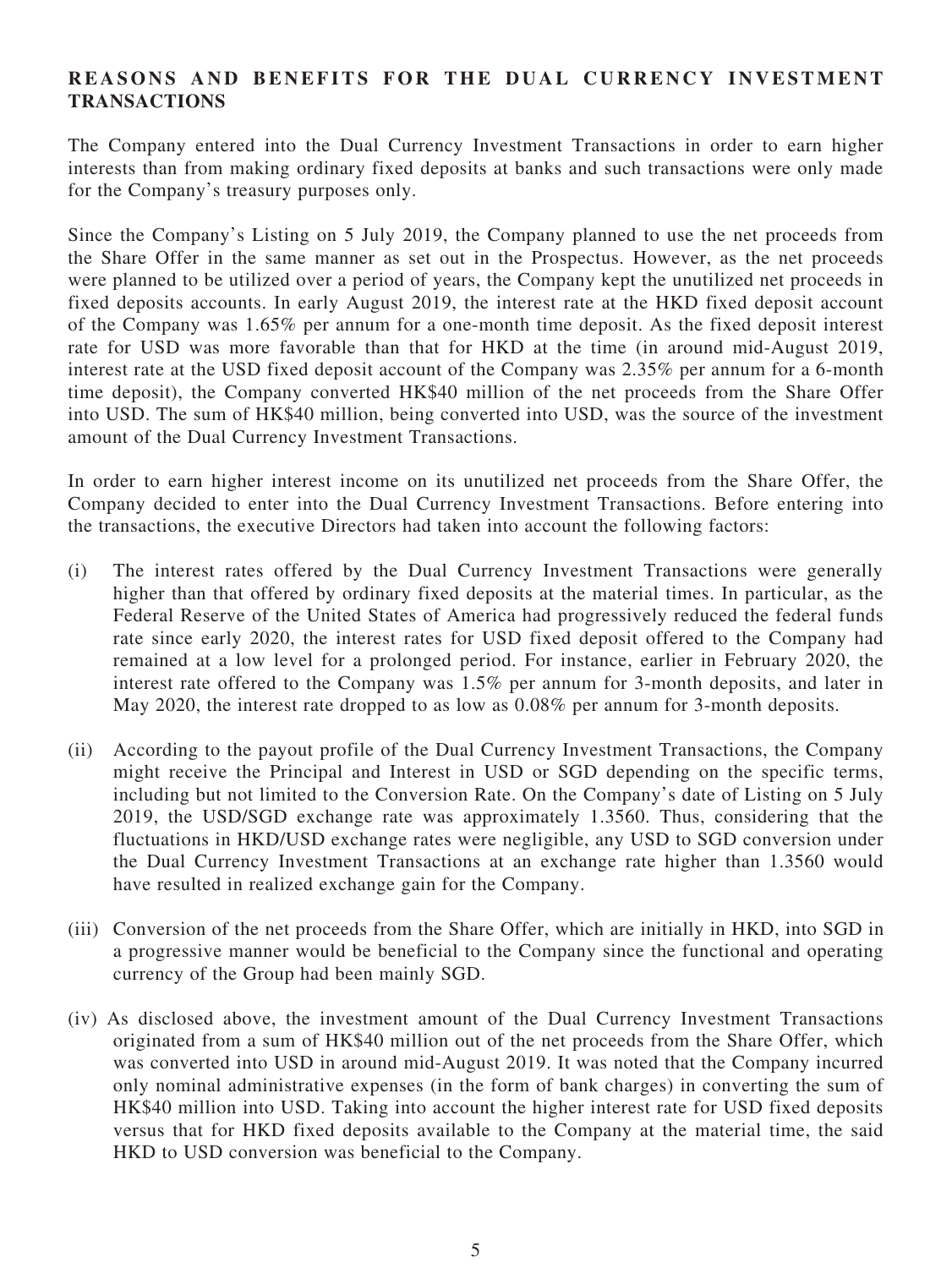- (v) All of the Dual Currency Investment Transactions were short term (one month) in nature, and would not materially affect the spending plan for the net proceeds of the Share Offer.
- (vi) Given the above, the executive Directors were of the view that it was an opportune time to earn higher interest income from the Dual Currency Investment Transactions compared to ordinary fixed deposits. Even if the Investment Amounts had to be converted into SGD based on the agreed payout profile, it was at Conversion Rates which were acceptable to the Company.

Accordingly, the Directors are of the view that the Dual Currency Investment Transactions were on normal commercial terms, fair and reasonable and in the interests of the Company and the Shareholders as a whole.

### **IMPLICATIONS UNDER THE LISTING RULES**

As the highest applicable percentage ratio in respect of the Dual Currency Investment Transactions is more than 5% but less than 25%, the Dual Currency Investment Transactions constituted discloseable transactions of the Company under Chapter 14 of the Listing Rules and were subject to the notification and announcement requirements under Chapter 14 of the Listing Rules. The 5% percentage ratio threshold for discloseable transactions was first reached in around February 2020, but regrettably, due to an unintentional and inadvertent mistake, the Company was of the impression that the Dual Currency Investment Transactions were essentially of the same nature as fixed deposits with high interest return placed with its bank, and did not realise that because of the foreign exchange option feature of the Dual Currency Investment Transactions, entering into the transactions constituted "acquisition of assets" by the Company within the meaning of Rule 14.04(1)(a) of the Listing Rules. As a result, the Company had overlooked the requirements to consult its compliance adviser before entering into the Dual Currency Investment Transactions pursuant to Rule 3A.23 of the Listing Rules and to publish an announcement on the Dual Currency Investment Transactions in a timely manner pursuant to Rule 14.34 of the Listing Rules.

The Company would like to stress that it had no intention to withhold information relating to the Dual Currency Investment Transactions from disclosure. In fact, the Company has disclosed its position in the then subsisting Dual Currency Investment Transactions in note 19 to the consolidated financial statements in its 2020 annual report. Furthermore, the Company takes regulatory compliance and internal control very seriously and has been maintaining regular communication with and sought advice from its professional advisers, including its legal adviser, compliance adviser and internal control adviser on a regular basis since the Listing and Share Offer on Listing Rules compliance and/or internal control issues.

### **REMEDIAL MEASURES**

For the purpose of avoiding future occurrence of similar non-compliance with the Listing Rules, the Company has implemented the following remedial measures:

(a) The Company will enhance the training provided to the Directors and senior management of the Group, including requesting its legal advisers or other relevant professionals to regularly give seminars on the compliance requirements and practicable knowledge of the Listing Rules, especially on the topic of notifiable transactions under Chapter 14 of the Listing Rules.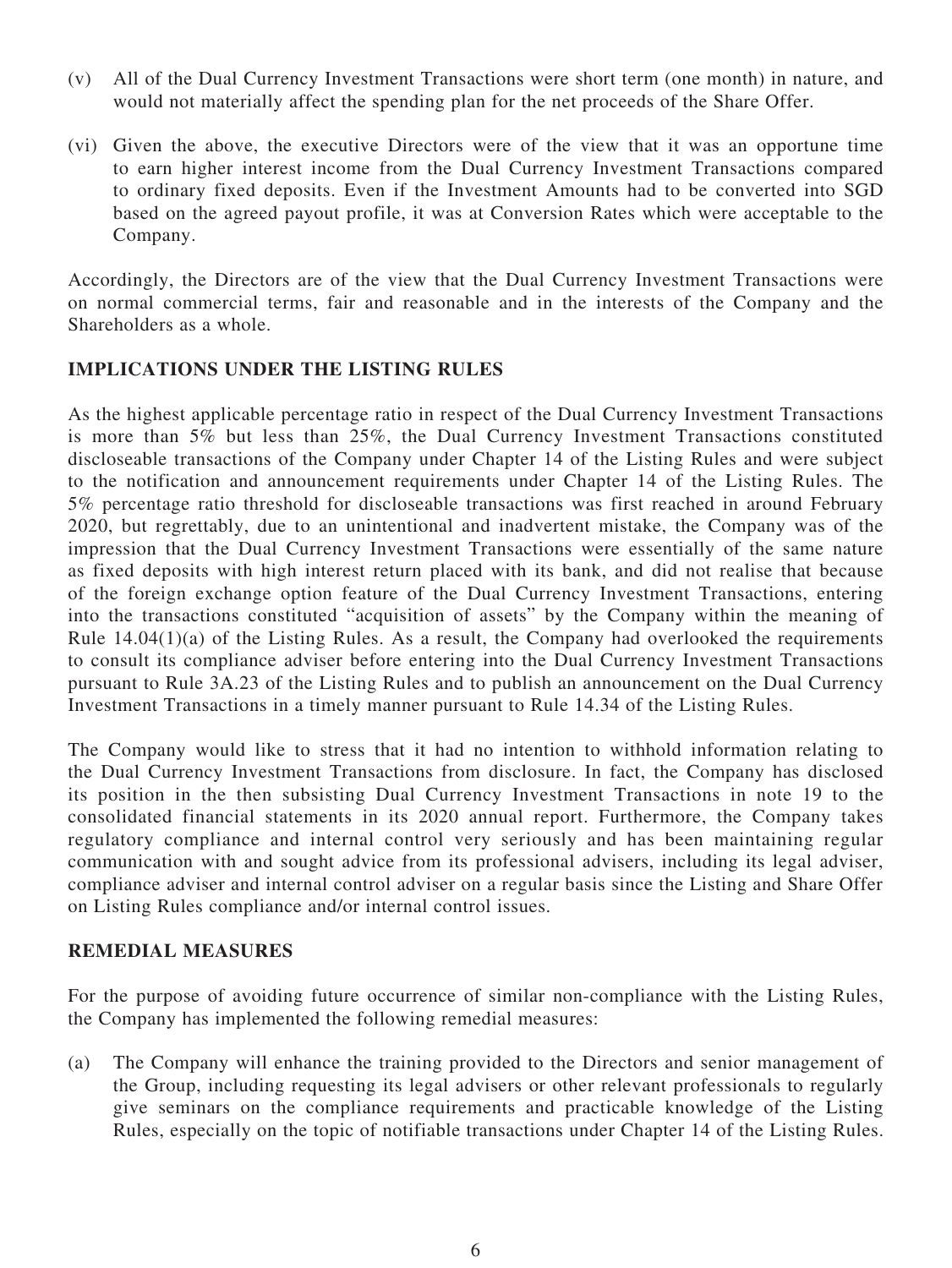- (b) If the Company intends to conduct similar transactions, it will seek timely advice from its legal advisers, compliance adviser (if any) or other suitable advisers on whether such transactions will trigger any disclosure or other compliance requirements under the Listing Rules. If necessary, the Company will consult the Stock Exchange about the proper treatment of the proposed transactions in a timely manner.
- (c) The Company will strengthen the implementation of its internal control system on transactions including but not limited to strengthening the coordination and reporting arrangements for notifiable transactions among the various departments of the Company, including its finance department, and the Board. Before entering into each agreement, the finance department will coordinate with the Board to review the relevant agreement to ensure compliance with the Listing Rules.
- (d) The Company will maintain cooperation with its professional advisers in relation to regulatory compliance.

## **DEFINITIONS**

Terms or expressions used in this announcement shall, unless the context otherwise requires, have the meanings ascribed to them below:

| "Board"                                     | the board of Directors;                                                                                                                                                                                                        |
|---------------------------------------------|--------------------------------------------------------------------------------------------------------------------------------------------------------------------------------------------------------------------------------|
| "Company"                                   | Khoon Group Limited (坤集團有限公司), an exempted company<br>incorporated in the Cayman Islands with limited liability on 24<br>July 2018, the shares of which are listed on the Main Board of the<br>Stock Exchange;                 |
| " $Directory$ "                             | the director(s) of the Company;                                                                                                                                                                                                |
| "Dual Currency Investment"<br>Transactions" | the dual currency investment transactions entered into between the<br>Company and RHB, a summary of the details of which are set out<br>in the section headed "Dual Currency Investment Transactions" of<br>this announcement; |
| "Group"                                     | the Company and its subsidiaries;                                                                                                                                                                                              |
| "HKD" or "HK\$"                             | Hong Kong dollars, the lawful currency of Hong Kong;                                                                                                                                                                           |
| "Listing"                                   | the listing of the Shares pursuant to the terms of the Prospectus;                                                                                                                                                             |
| "Listing Rules"                             | The Rules Governing the Listing of Securities on the Stock<br>Exchange;                                                                                                                                                        |
| "Prospectus"                                | the prospectus of the Company dated 20 June 2019 in respect of<br>the Listing and Share Offer;                                                                                                                                 |
| "RHB"                                       | RHB Bank Berhad, a public limited company, incorporated and<br>domiciled in Malaysia and listed on the Main Market of Bursa<br>Malaysia Securities Berhad;                                                                     |